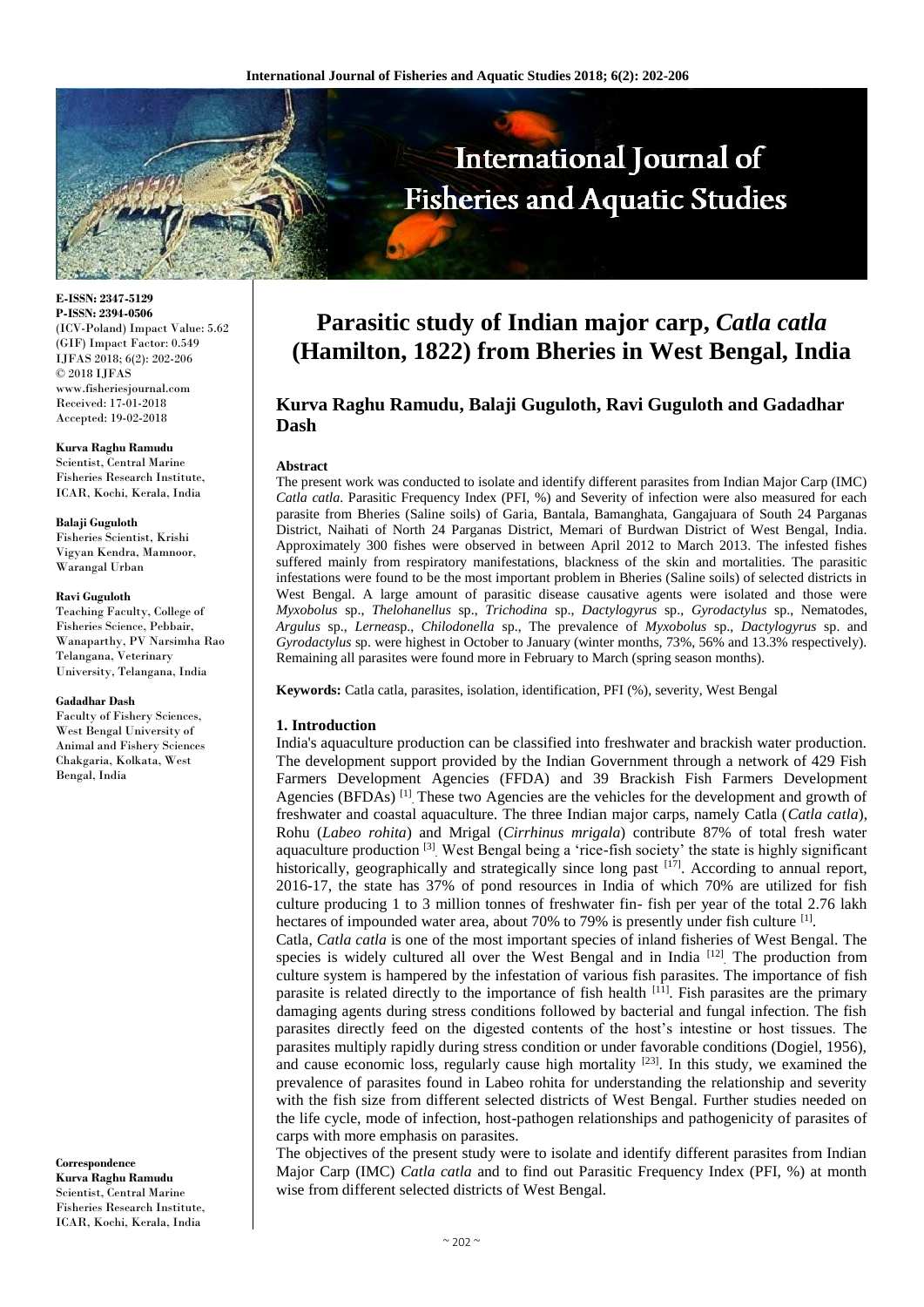## **2. Materials and Methods**

The present study about prevalence of parasitic infestation on Indian Major Carps was carried out for a period of 12 months from April 2012 to March 2013. The samples were collected from Garia, Bantala, Bamanghata, Gangajuara of South 24 Parganas District, Naihati of North 24 Parganas District, Memari of Burdwan District of West Bengal, India. The locations were selected in such a way that these units at different locations represent the concern district. The samples were collected on a regular basis once in every month. The fishes were brought to the laboratory in live condition with water filled buckets and the total lengths, body weight of fishes were taken. The vital organs like skin, intestine, kidney and gills were examined for the presence of different parasites.

The methods for collection and preservation of the samples for parasitic examination were followed as described by  $[20]$ and [16]. Phenotypic characterization of all protozoans, monogenians, digeneans, and nematode parasites were studied as described by [21]. Photomicrographs were taken using a Motic BA400 phase contrast microscope with in-build digital camera.

## **2.1 Determination of Parasitic Frequency Index (PFI)**

The parasitic frequency index (PFI) was calculated by taking the percentage of the number of hosts infected by an individual parasite species against the total number of hosts examined in a particular area under investigation.

$$
Prevalence (\%) = \frac{Total number of infected fishes}{Total number of fish host examined} \times 100
$$

The frequency index were further classified into rare  $(0.1 -$ 9.9%), occasional (10-29.9%), common (30 – 69.9%) and abundant (70-100%) as per  $[22]$ .

# **2.2 Determination of severity of infection/ infestation**

In order to assigning numerical qualitative value to severity grade of infections surface infestation and disease syndrome severity, the generalize scheme by  $[14]$  was followed.

# **2.2.1 Statistical Analysis**

Two way ANOVA was done to determine the significance of differences in Parasitic Frequency Index (PFI) of parasites among different seasons as well as different months and different length groups. It was also followed to determine the significance of differences in prevalence of parasites in different organs of the fishes as well as length groups of fishes. The critical difference (CD) was calculated to examine which of the source and month differed significantly [19].

# **3. Results and Discussion**

Month wise distribution of parasites in *Catla catla* is presented in Table 1. Severity of infestation of parasites also studied in IMC during the study period (Table 1).

Parasitic Frequency Index (PFI) of *Myxobolus* sp. were highest during November, December and January (PFI, 84.61%, 86.95%and 95%), which were stated as 'abundant'. These results are supported by Basu *et al.*, <sup>[5]</sup> who have recorded high prevalence of myxozoan parasites during August to January when the ambient temperature was 25<sup>º</sup>C and lowest prevalence in the month of July (16.66%). In the present study no infestation was recorded in the months of May, but Kaur *et al.*, <sup>[12]</sup> reported 100% prevalence of

infection in the month of May and the probable reason might be the different in geographical area. Also in March the PFI of *Myxobolus* sp. were more (PFI, 86.36%) which was also stated as' abundant'. In rest of the months April, July, August and October the conditions were 'occasional' and remaining months June, September and February the prevalence was 'common'.

PFI of *Thelohanellus* sp. varied from 4.76% to 40.9%. The occurrence were high during February and March (PFI, 38.46% and 40.9%) and this indicates that the prevalence of these parasite were 'common'. This could be due to high stocking density, water depth, temperature along with other physiochemical parameters and management practices maintained in culture systems these results strongly supported with results of Banu *et al.*,  $^{[4]}$ . During August and October the occurrence were lowest (PFI, 7.4% and 4.76%), and the condition was 'rare'. In rest of the months the prevalence of this parasite was 'occasional'.

PFI of *Trichodina* sp. varied from 8.69% to 70.37%. The occurrences were highest in the month of August (PFI, 70.37%) and prevalence of these parasites was 'abundant' during this month. It was lowest in the month of December (PFI, 8.69%), and the condition was stated as 'rare'. In rest of the months April, May, June, February and March the prevalence of these parasites were 'common'. Fish confined to ponds, tanks and aquaria, trichodiniasis is a frequent problem Arthur and Lom<sup>[2]</sup>. Trichodinds are opportunistic parasites which become pathogenic under stress full conditions, the present findings were corroborated with works of Mc Ardle [15] and Eisa *et al.,* [9] .

PFI of *Gyrodactylus* sp. were highest in the month of August (PFI, 37.03%), and the condition were 'common'. and lowest in the month of September (PFI, 9.52%). In July, October, December, January and February the condition were 'occasional' and in rest of the months they were not found. PFI of *Dactylogyrus* sp. was highest in the month of January and August (PFI, 90% and 88.88%) which was 'abundant' condition. Lowest prevalence recorded in the month of June (PFI, 4%) the condition was stated as 'rare'. In July, September, December and February the condition was 'common'. Only one month in November prevalence recorded as 'occasional'. In rest of the months April, May and March they were not found. The probable reason for the high prevalence of monogeneans in winter may be the fact that monogeneans have a direct life cycle, i.e. without involvement of any intermediate hosts. So, the fall in temperature might be the reason for prevalence of monogeneans. Higher temperature seems to be un favourable for these parasites, as they were found to occur less during summer and monsoon than in winter which corroborates with the findings of Ghosh *et al.,* [10] and Kim *et al.,* [13]. The result of the present study corroborates with that of Ghosh *et al.,* [10] who observed highest infestation of *Dactylogyrus* sp. in *Catla catla* during December to February.

PFI of Nematodes varied from 5% to 22.22% throughout the year. In August, they were recorded highest (PFI: 22.22%) followed by a decrease up to January (PFI, 5%). In the months of July, August and March condition were 'occasional'. February, May, June, September, October and November they were not found. The results of the present study satisfied all the criteria as reported by Dash *et al.*, <sup>[7]</sup>. Month of August was observed as most suitable for proliferation of nematode parasites in *Catla catla.* The results of present study showed that nematodes occurrence were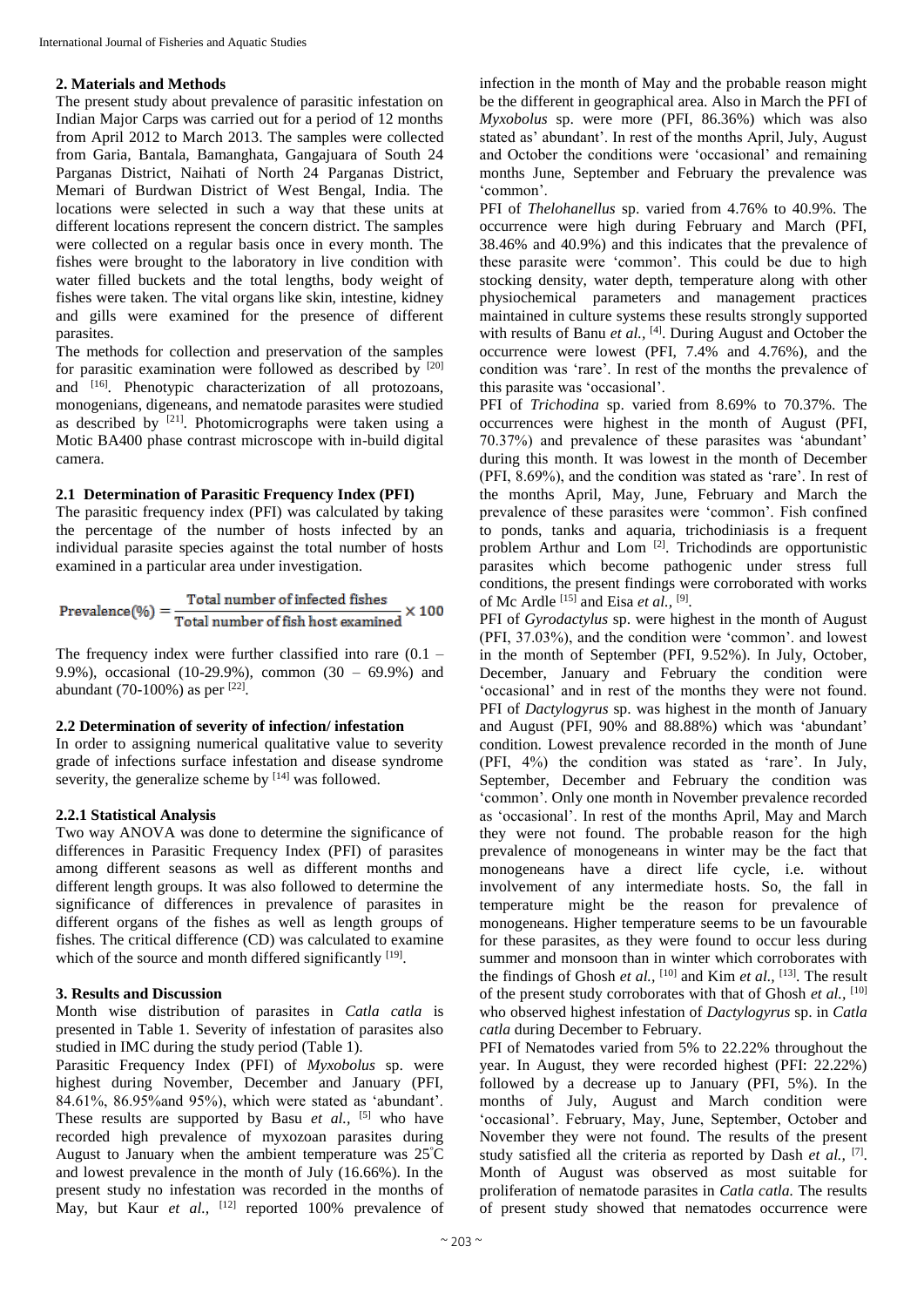more in August than other months. The probable reasons behind this might be due to the environmental conditions which were conducive to these parasites, presence of first intermediate hosts (copepod) and host specificity of parasites. The present study were similar with the works of Kim *et al.,* [13], who had reported that seasonal distribution of nematodes may be related to the fluctuation in temperature, presence of intermediate hosts and feeding habits of the hosts.

PFI of *Argulus* sp. were only found in the months of October and March (PFI, 4.76% and 4.545%), and in rest of the months they were not found. PFI of developmental stages of eggs/ parasites varied from 4.76% to 23.07%. They were highest during February (PFI, 23.07%) which was stated as 'occasional' and lowest in the month of February (PFI, 4.76%) considered as 'rare'. These were found only in September, October, January and February and in rest of the months they were not found. *Argulus*is an ectoparasite, generally found in the skin and gill portion of the fish body. Large individuals preferred the skin behind the base of the pelvic and pectoral fins and lesser extends in adipose fins. Mouth, base of the dorsal fin and ventral fins of the hosts were found to be the best suited place for the attachment of the parasite. The present study corroborated with the findings of earlier authors Chowdhury<sup>[6]</sup>, Shella *et al.*, <sup>[18]</sup>. and Samir [17] as these were found to attack mainly on external organs. Ectoparasites were not host specific and can live on variety of host species and have good potential to spread.

PFI of *Chilodonella* sp., *Learnea* sp. and unidentified crustaceans were only found in the month of February (PFI, 7.60%, 7.69% and 15.38% respectively) condition was 'rare and occasional' respectively. In rest of the months they were not found. Probable reason might be the abundance of intermediate hosts and sudden fluctuation of water quality parameters, these results strongly supported by Dash *et al.*, <sup>[7]</sup>. and Kim *et al.*, <sup>[13]</sup>..

Statistical analysis revealed that there was no significant difference  $(P<0.05$ , df=11) in PFI values among all the months (Table 2). However, there was significance difference  $(P>0.05, df=10)$  in PFI values among the parasites.

**Table 1:** Monthly distribution of parasites and severity of infection in Catla catla

| <b>Months</b> | <b>Total number of fishes examined</b> | Name of the parasites       | No. of Infected fishes | <b>PFI</b> (%)       | Site of infection | <b>Severity of infection</b> |
|---------------|----------------------------------------|-----------------------------|------------------------|----------------------|-------------------|------------------------------|
|               |                                        | Myxobolus sp.               | 5                      | $20.83^{b}$          | Gill              | 0.5                          |
| April         | 24                                     | Trichodina sp.              | 15                     | $62.50$ <sup>c</sup> | Gill              |                              |
|               |                                        | Nematodes                   | $\overline{2}$         | $8.33^{a}$           | Intestine         | 0.5                          |
| May           | 25                                     | Trichodina sp.              | 11                     | 44.00 <sup>c</sup>   | Gill              | 0.5                          |
| June          |                                        | Myxobolus sp.               | 10                     | 40.00 <sup>c</sup>   | Gill              | $\overline{2}$               |
|               | 25                                     | Trichodina sp.              | 13                     | 52.00 <sup>c</sup>   | Gill              | 0.5                          |
|               |                                        | Dactylogyrus sp.            | $\mathbf{1}$           | 4.00 <sup>a</sup>    | Gill              | 0.5                          |
|               | 30                                     | Myxobolus sp.               | 5                      | 16.66 <sup>b</sup>   | Gill              | $\mathbf{1}$                 |
|               |                                        | Thelohanellus sp.           | $\overline{3}$         | 10.00 <sup>b</sup>   | Gill              | 0.5                          |
| July          |                                        | Dactylogyrus sp.            | 14                     | 46.66c               | Gill              | 3                            |
|               |                                        | Gyrodactylus sp.            | $\overline{4}$         | $13.33^{b}$          | Fin               | 0.5                          |
|               |                                        | Nematodes                   | $\mathfrak s$          | 16.66 <sup>b</sup>   | Intestine         | Nematodes                    |
|               |                                        | Myxobolus sp.               | 5                      | 18.51 <sup>b</sup>   | Gill              | $\overline{c}$               |
|               |                                        | Thelohanellus sp.           | $\mathfrak{2}$         | $7.40^{\rm a}$       | Gill              | 0.5                          |
| August        | 27                                     | Trichodina sp.              | 19                     | $70.37$ <sup>d</sup> | Gill              | 0.5                          |
|               |                                        | Dactylogyrus sp.            | 24                     | 8.88 <sup>a</sup>    | Gill              | 3                            |
|               |                                        | Gyrodactylus sp.            | 10                     | $37.03^{\circ}$      | Gill              | 0.5                          |
|               |                                        | Nematodes                   | 6                      | $22.22^{b}$          | Intestine         | 0.5                          |
|               |                                        | $\overline{M}$ yxobolus sp. | 13                     | 61.90 <sup>c</sup>   | Gill              | 2                            |
|               |                                        | Trichodina sp.              | 6                      | 28.57 <sup>b</sup>   | Gill              | 0.5                          |
| September     | 21                                     | Dactylogyrus sp.            | 10                     | $47.61$ <sup>c</sup> | Gill              | $\mathbf{1}$                 |
|               |                                        | Gyrodactylus sp.            | $\overline{2}$         | 9.52 <sup>a</sup>    | Gill              | 0.5                          |
|               |                                        | Development stage           | $\boldsymbol{2}$       | 9.52 <sup>a</sup>    | Intestine         | 0.5                          |
|               |                                        | Myxobolus sp.               | 5                      | 23.80 <sup>b</sup>   | Gill              | 0.5                          |
|               |                                        | Thelohanellus sp.           | $\mathbf{1}$           | 4.76 <sup>a</sup>    | Gill              | 1                            |
| October       | 21                                     | Gyrodactylus sp.            | $\overline{4}$         | $19.40^{b}$          | Skin              | 0.5                          |
|               |                                        | Dactylogyrus sp.            | 15                     | 71.42 <sup>d</sup>   | Gill              | 2                            |
|               |                                        | Argulus sp.                 | $\mathbf{1}$           | 4.76 <sup>a</sup>    | Body              | 0.5                          |
|               |                                        | Developmental stage         | $\mathbf{1}$           | 4.76 <sup>a</sup>    | Gill              | 0.5                          |
|               | 26                                     | Myxobolus sp.               | 22                     | 84.61 <sup>d</sup>   | Gill              | $\overline{2}$               |
| November      |                                        | Trichodina sp.              | 5                      | 19.23 <sup>b</sup>   | Gill              | 0.5                          |
|               |                                        | Dactylogyrus sp.            | 3                      | 11.53 <sup>b</sup>   | Gill              | 0.5                          |
|               | 23                                     | Myxobolus sp.               | 20                     | 86.95 <sup>d</sup>   | Gill & Fin        | 1                            |
|               |                                        | Thelohanellus sp.           | 8                      | 34.78 <sup>c</sup>   | Gill              | 0.5                          |
| Desember      |                                        | Trichodina sp.              | $\mathfrak{2}$         | 8.69 <sup>a</sup>    | Gill              | 0.5                          |
|               |                                        | Gyrodactylus sp.            | $\overline{4}$         | 17.39 <sup>b</sup>   | Skin              | 0.5                          |
|               |                                        | Dactylogyrus sp.            | 15                     | $65.21$ c            | Gill              | 1                            |
|               | 20                                     | Myxobolus sp.               | 19                     | 95.00 <sup>d</sup>   | Gill & Fin        | $\mathbf{1}$                 |
| January       |                                        | Thelohanellus sp.           | $\overline{4}$         | 20.00 <sup>b</sup>   | Gill              | 0.5                          |
|               |                                        | Gyrodactylus sp.            | $\overline{4}$         | 20.00 <sup>b</sup>   | Skin              | $\mathbf{1}$                 |
|               |                                        | Dactylogyrus sp.            | 18                     | 90.00 <sup>d</sup>   | Gill              | 1                            |
|               |                                        | Nematodes                   | $\mathbf{1}$           | 5.00 <sup>a</sup>    | Intestine         | 0.5                          |
|               |                                        | Digenean                    | $\mathbf{1}$           | 5.00 <sup>a</sup>    | Intestine         | 0.5                          |
| February      | 26                                     | Myxobolus sp.               | 12                     | $46.15^{\circ}$      | Gill              | $\ensuremath{\mathfrak{Z}}$  |
|               |                                        | Thelohanellus sp.           | 10                     | $38.46^\circ$        | Gill              | $\overline{2}$               |
|               |                                        | Trichodina sp.              | 12                     | $46.15^{\circ}$      | Gill              | 0.5                          |
|               |                                        | Chilodenella sp.            | $\overline{2}$         | 7.69 <sup>a</sup>    | Skin              | $\overline{3}$               |
|               |                                        | Gyrodactylus sp.            | 6                      | 23.07 <sup>b</sup>   | Body              | 0.5                          |
|               |                                        | Dactylogyrus sp.            | 18                     | $69.23^{\circ}$      | Gill              | $\overline{2}$               |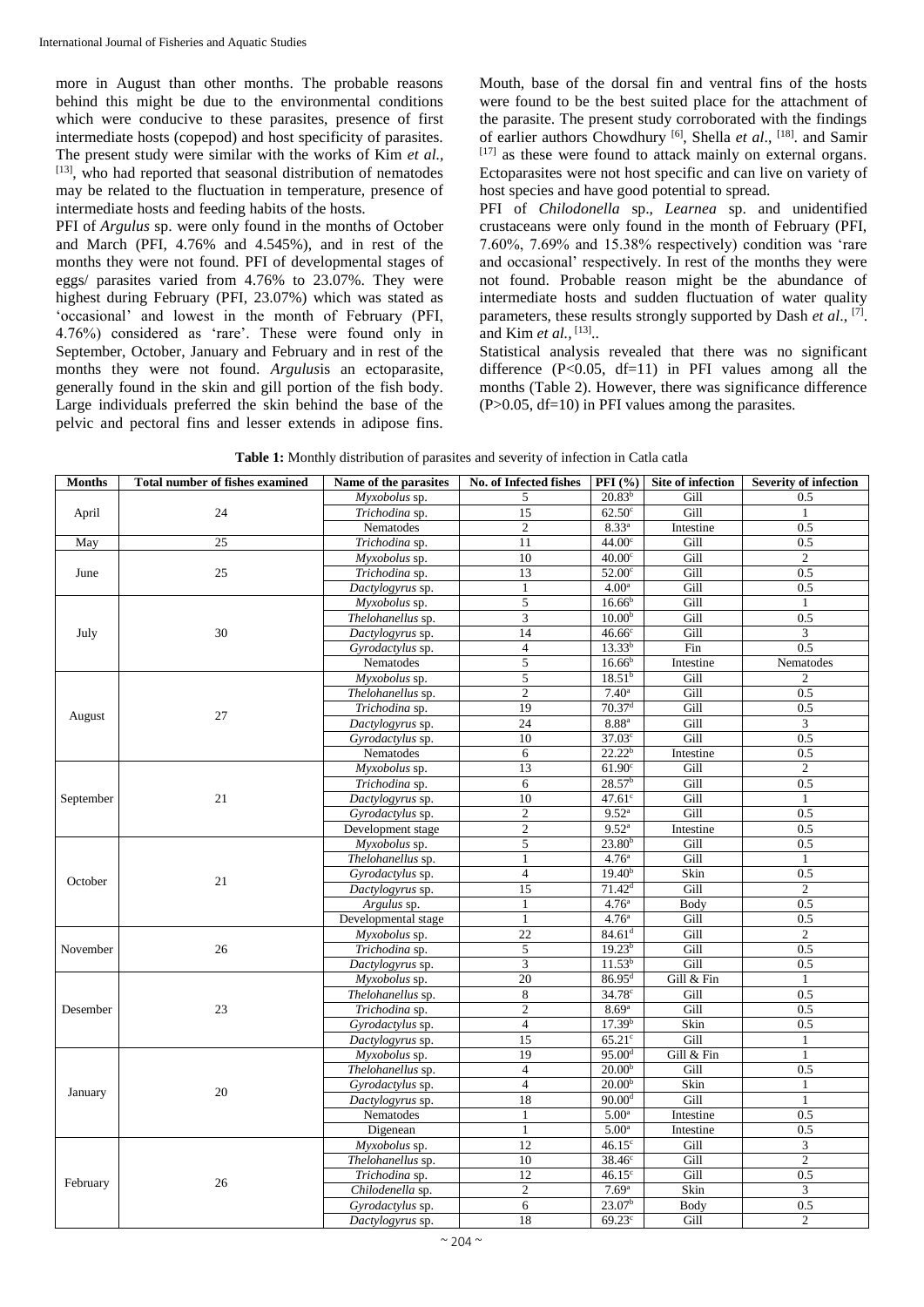|       |    | Digenean                 | 23.07 <sup>b</sup> | Intestine   | 0.5 |
|-------|----|--------------------------|--------------------|-------------|-----|
|       |    | Learnea sp.              | 7.69 <sup>a</sup>  | Body        | U.5 |
|       |    | Crustaceans              | 15.38 <sup>b</sup> | Gill        | U.J |
| March | 22 | <i>Myxobolus</i> sp.     | 86.36 <sup>d</sup> | Gill & Fins |     |
|       |    | <i>Thelohanellus</i> sp. | 40.90 <sup>c</sup> | Gill        |     |
|       |    | Trichodina sp.           | $45.45^{\circ}$    | Gill        |     |
|       |    | <i>Argulus</i> sp.       | $4.545^{\circ}$    | Body        | U.J |
|       |    | <b>Nematodes</b>         | $13.63^{\rm b}$    | Intestine   | 0.5 |

PFI=Parasitic Frequency Index (%). a=rare  $(0.1 - 9.9\%)$ ; b=occasional  $(10 - 29.9\%)$ ; c = common  $(30 - 69.9\%)$ ; d = abundant  $(70 - 100\%)$ ;

**Table 2:** Two way ANOVA of PFI (%) values for Catla catla from April-2012 to March-2013.

| <b>Source of Variation</b> | SS       | df | <b>MS</b> |          | P-value   | F crit   |
|----------------------------|----------|----|-----------|----------|-----------|----------|
| Parasites                  | 37291.08 | 10 | 3729.108  | 11.8812  | $.13E-13$ | 1.917827 |
| Months                     | 5321.455 |    | 483.7687  | 1.541322 | 0.126932  | .876732  |
| Error                      | 34525.28 | 10 | 313.8662  |          |           |          |
| Total                      | 77137.81 | 31 |           |          |           |          |

### **4. Conclusion**

The present study concluded that *Catla catla* was vulnerable to different parasites such as *Myxobolus* sp., *Thelohanellus* sp., *Trichodina* sp., *Gyrodactylus* sp., *Dactylogyrus* sp., Nematodes, *Argulus*sp *Lernea* sp., *Chilodonella* sp, unidentified crustaceans and dev

elopmental stages of parasites or eggs. Winter months (October to January) was the most susceptible period to get parasitic infestation on *Catla catla*. During this period the water quality get deteriorates and the fishes were in more stress in condition which favors the parasites to infest. Some parasites were found more during summer, this conditions favors their reproduction due to the availability of their intermediate hosts. In monsoon the temperature fluctuates which also favors the growth of some parasites. We also found that most of the parasites were found on gills and skin of the *Catla catla*. It is recommended to study the variation in intensity of infestation of parasites in fish with sex and tissue, with pollution state of the habitat and with the habitat type, health status of imported fish should be checked. Water quality should be maintained during winter season which can prevent parasite infestation to a greater extent. Establishment of quarantine system and development of specific pathogen resistant species for parasites both can prevent the entry parasites.

## **5. Acknowledgement**

Authors thank to the Indian Council of Agricultural Research (ICAR), Government of India, and New Delhi for financial support under the Niche Area of Excellence mode.

## **6. References**

- 1. Annual Report. Department of Animal Husbandry, Dairying & Fisheries Ministry of Agriculture, Government of India, New Delhi, 2016–2017; 1- 111.
- 2. Arthur JR, Lom J. Trichodinid protozoa (Ciliophora: Peritricha) from freshwater fishes of Rybinsk Reservoir, USSR. Journal of Protozoology. 1984; 31:82-91.
- 3. Ayyappan S. Growth through inland aquaculture. Paper presented in the 8th Agricultural Science Congress, Tamil Nadu Agriculture University, and Coimbatore, India. 2007; 1-19.
- 4. Banu AN, Khan H, Thulin MH. Water quality, stocking density and parasites of freshwater fish in four selected areas of Bangladesh. Pakistan Journal of Biological Sciences. 2004; 7(3):436-440.
- 5. Basu S, Haldar DP. Description of three new myxosporean species (Myxozoa: Myxosporea:

Bivalvulida) of the genera Myxobila tusdavis, 1944 and Myxobolus Butschli, 1882. Acta Protozoology. 2004; 43:337-343.

- 6. Chowdhury MM. Argulosis- a Spreading Disease in Bangladesh. Department of Fisheries, University of Dhaka, 2002, 13.
- 7. Dash G, Udgata SK, Parida SK. Study of Helminth Zoonotic Parasites of Carps in Fresh Water Culture Systems Of West Bengal. Indian Journal of Animal Research. 2008; 42(3):216-218.
- 8. Dogiel V. Parasitology of Fishes. Leningrad Univ, Press. (First English in 1961). Oliver and Boyd, London, 1956.
- 9. Eisa ME, El-Shazly SO, Rizk MH. A Contribution to the pathological changes of ectoparasitetrichodinids-affected salt water fish (Grey Mullet fingerlings) in Raswa fish farm. Journal of Egypt Veterinary Medicine. 1985; 45:107-113.
- 10. Ghosh AK, Dutta NC, Laha GC. Observations on dactylogyridtrematodes of Catlacatla from Hooghly, West Bengal. Journal of Inland Fisheries Society of India. 1987; 19(2):53-60.
- 11. Hoffman GL. Lesions due to internal helminthes of freshwater fishes. In: The Pathology of Fishes (W.E. Ribelin & G. Higaki, eds.). The University of Wisconsin Press. Madison. Wisconsin, 1967; pp. 151-186.
- 12. Kaur H, Rajni Attri, Ranjeetsingh. Incidence Of Gill Myxoboliosis In Catla Catla (Ham Ilton-Buchanan) In Harike Wetland Of Punjab, Trends In Parasitology Research, 2012; 1(2):9-12.
- 13. Kim KH, Ahn KJ, Kim CS. Seasonal abundances of Prosomicrocotylagotoi (Monogenea) and Opecoelus sphaericus (Digenea) from greenlings Hexa grammosotakii in a southern coastal area in Korea. Aquaculture, 2001; 192:147-153.
- 14. Lightner DV. Diseases of cultured penaeid shrimp. In: J.P. McVey (ed.), Handbook of Mariculture. Crustacean Aquaculture. Second Edition, CRC Press, Boca Raton, FL. 1993; 1:289-320.
- 15. McArdle JF. Trichodina as cause of mortalities in cage reared Rainbow trout and Salmon. Bulletin Eurp. Ass. Fish Pathology, 1984; 4:3-6.
- 16. Ramudu KR, Dash G, Abraham TJ. Parasitic study of Cirrhinus mrigala (Hamilton, 1822) in Selected Districts of West Bengal, India. International Journal of Advanced Biotechnology and Research. 2013; 4:(4):419-436.
- 17. Samir. A Pathoanatomical and Limnological study of Argulosis in Indian Major Carps in the Freshwater